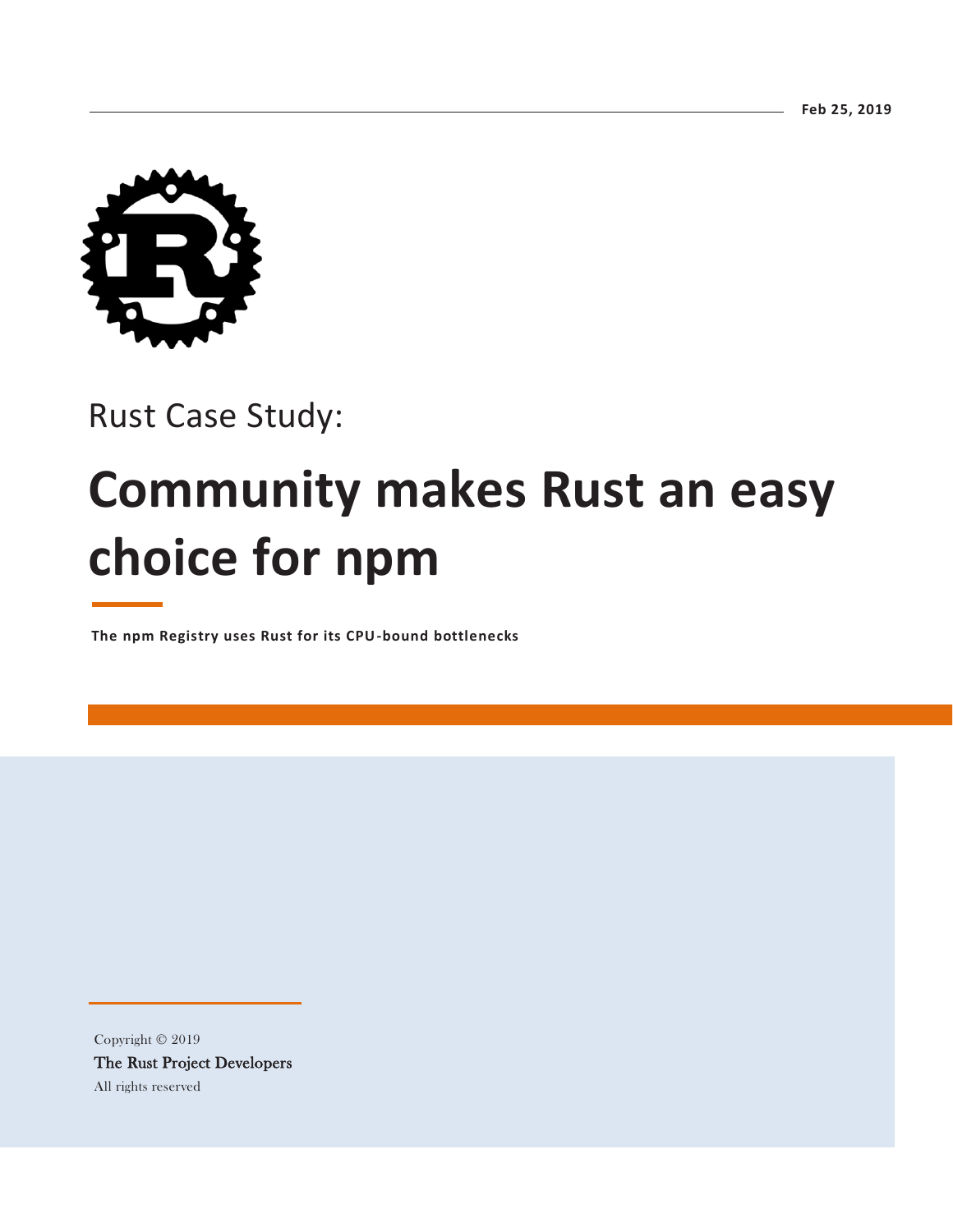## Rust at npm

npm, Inc is the company behind [npmjs.com](https://www.npmjs.com/) and the npm Registry. The largest software registry in the world, it sees upwards of 1.3 billion package downloads per day. In addition to maintaining the open source Registry, npm also offers an enterprise registry product and maintains a command-line tool to interact with registries.

The challenges that npm faces demand efficient and scalable solutions. When a service can be deployand-forget, that saves valuable operations time and lets them focus on other issues. npm employees also value having a helpful community around any technology they use. Rust fits all these criteria and is currently in use as part of npm's stack.

## **Problem: Scaling a CPU-bound Service**



## Facts and Figures

- Over 836,000 JavaScript packages are available
- Each month, npm serves over 30 billion packages
- These downloads come from over 10 million users

Rolling weekly downloads of npm packages 7,500,000,000 5,000,000,000 2,500,000,000

The npm engineering team is always on the lookout for areas that may potentially become performance problems as npm's exponential growth continues. Most of the

2019-01-0

operations npm performs are network-bound and JavaScript is able to underpin an implementation that meets the performance goals. However, looking at the authorization service that determines whether a user is allowed to, say, publish a particular package, they saw a CPUbound task that was projected to become a performance bottleneck.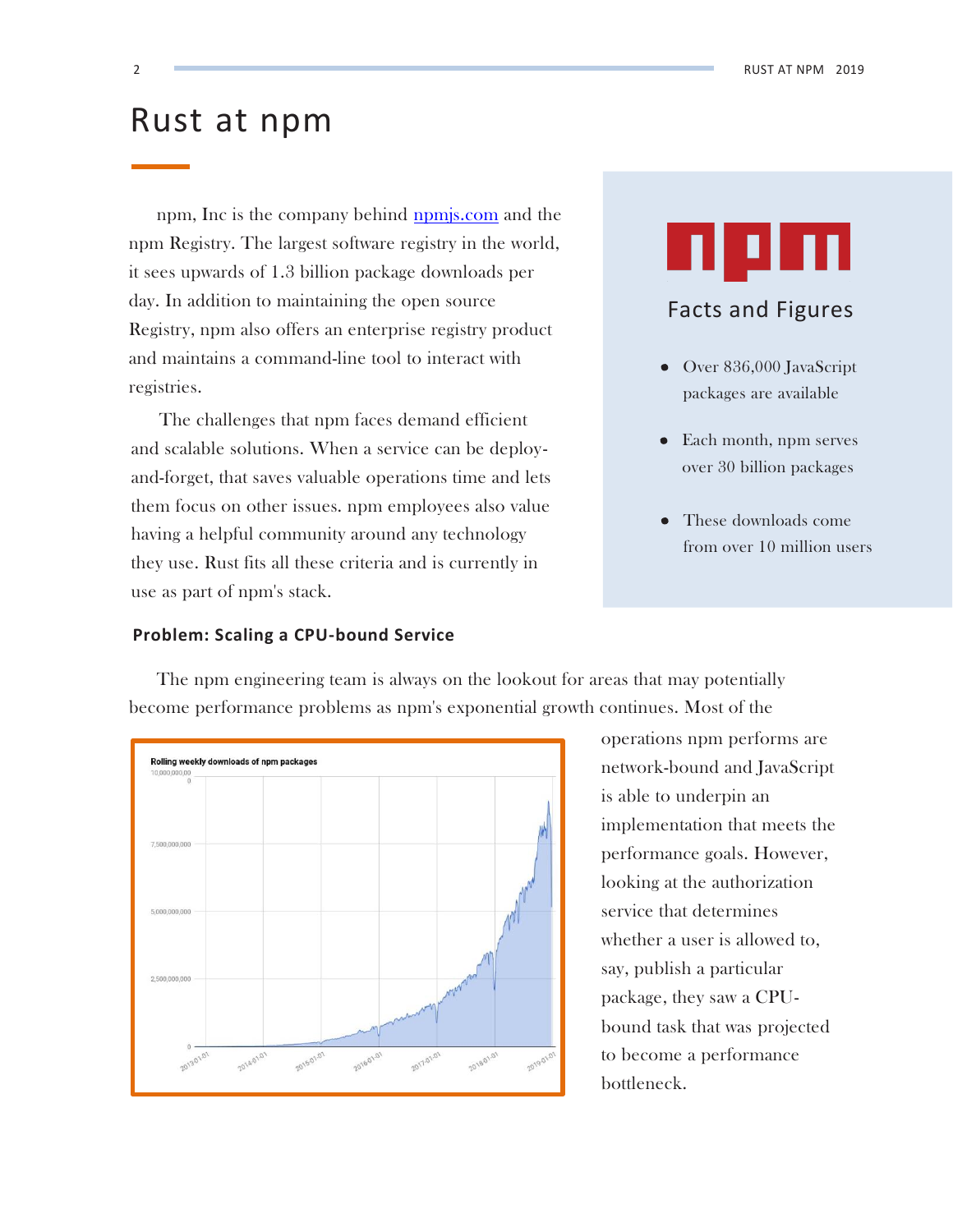The legacy JavaScript implementation of this service in Node.js was in need of a rewrite in any case, so the npm team took the opportunity to consider other implementations to both modernize the code and improve performance before service degraded.

## **Solutions Considered**

When considering alternate technologies, the team quickly rejected using C, C<sup>++</sup>, and Java, and took a close look at Go and Rust.

A C or C++ solution is no longer a reasonable choice in the minds of the npm engineering team. "I wouldn't trust myself to write a C++ HTTP application and expose it to the web," explains Chris Dickinson, an engineer at npm. These languages require expertise in memory management to avoid making mistakes that cause catastrophic problems. Security problems, crashes, and memory leaks were not problems that npm was willing to tolerate in order to get improved performance.

Java was excluded from consideration because of the requirement of deploying the JVM and associated libraries along with any program to their production servers. This was an amount of operational complexity and resource overhead that was as undesirable as the unsafety of C or  $C_{++}$ .

Given the criteria that the programming language chosen should be:

- Memory safe
- Compile to a standalone and easily deployable binary
- Consistently outperform JavaScript

the languages that remained under consideration were Go and Rust.

## **Evaluation**

To evaluate candidate solutions, the team rewrote the authorization service in Node.js, Go, and Rust.

The Node.js rewrite served as a baseline against which to evaluate the change in technology to either Go or Rust. npm is full of JavaScript experts, as you would expect. The rewrite of the authorization service using Node.js took about an hour. Performance was similar to that of the legacy implementation.

The Go rewrite took two days. During the rewrite process, the team was disappointed in the lack of a dependency management solution. npm is a company dedicated to making the management of JavaScript dependencies predictable and effortless, and they expect other ecosystems to have similar world-class dependency management tooling available. The prospect of installing dependencies globally and sharing versions across any Go project (the standard in Go at the time they performed this evaluation) was unappealing.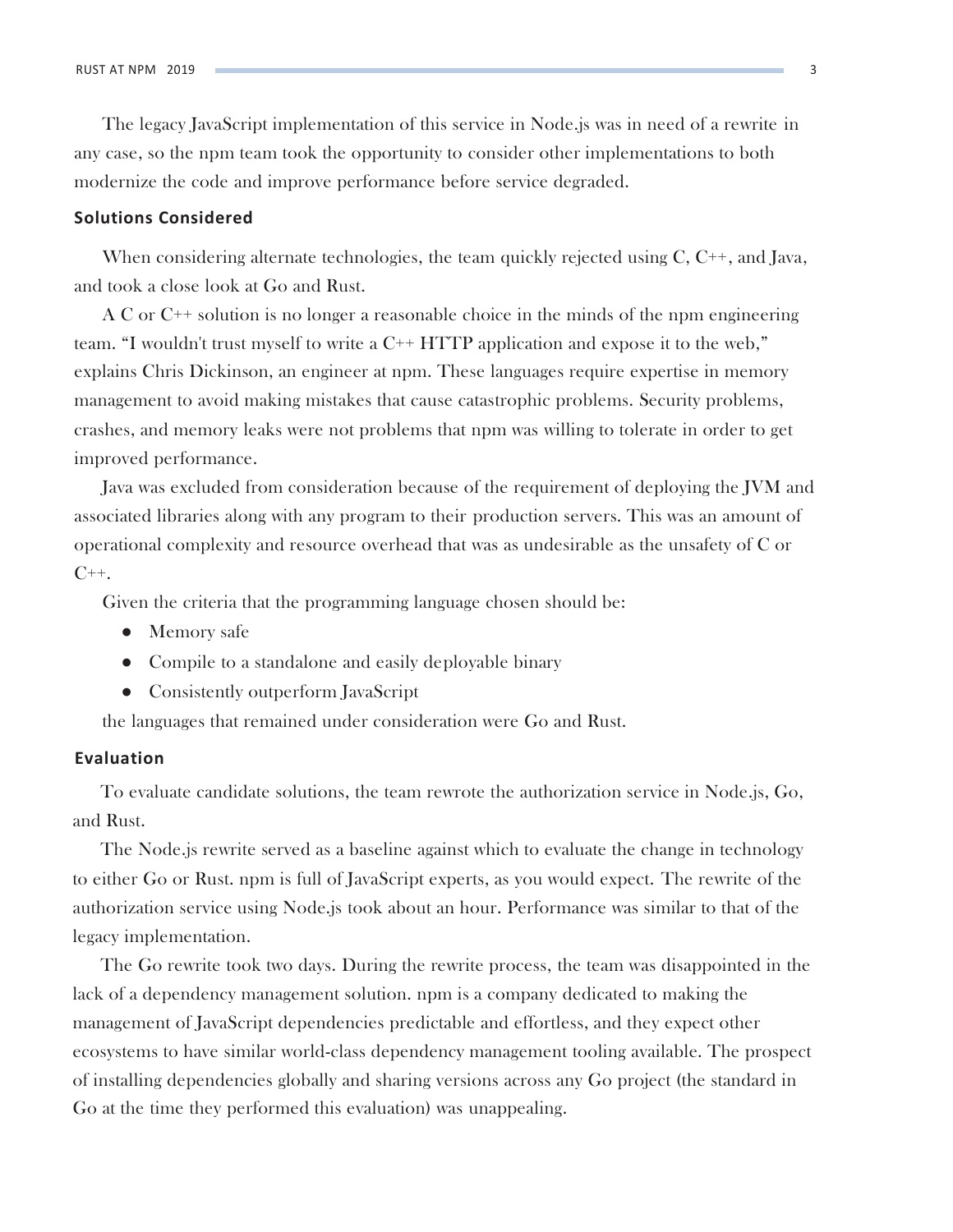They found a stark contrast in the area of dependency management when they began the Rust implementation. "Rust has absolutely stunning dependency management," one engineer

## *K* Rust has absolutely **stunning dependency management.**

enthused, noting that Rust's strategy took inspiration from npm's. The Cargo command-line tool shipped with Rust is similar to that of the npm commandline tool: Cargo coordinates the versions of each dependency independently for each project so that the environment in which a project is built doesn't affect the final executable. The developer experience in Rust was friendly and matched the team's JavaScript-inspired expectations.

The rewrite of the service in Rust did take longer than both the JavaScript version and the Go version: about a week to get up to speed in the language and implement the program. Rust felt like a more difficult programming language to grapple with. The design of the language front-loads decisions about memory usage to ensure memory safety in a different way than other common programming languages. "You will write a correct program, but you will have to think about all the angles of that correct program," described Dickinson. However, when the engineers encountered problems, the Rust community was helpful and friendly answering questions. This enabled the team to reimplement the service and deploy the Rust version to production.

## **Results**

npm's first Rust program hasn't<br>sed any alerts in its year and a half<br>roduction. "My biggest compliment **M**y caused any alerts in its year and a half in production. "My biggest compliment to Rust is that it's boring," offered Dickinson, "and this is an amazing compliment." The process of deploying the new Rust service was straightforward, and soon they were able to

# **My biggest compliment to Rust is that it's boring.**

forget about the Rust service because it caused so few operational issues. At npm, the usual experience of deploying a JavaScript service to production was that the service would need extensive monitoring for errors and excessive resource usage necessitating debugging and restarts.